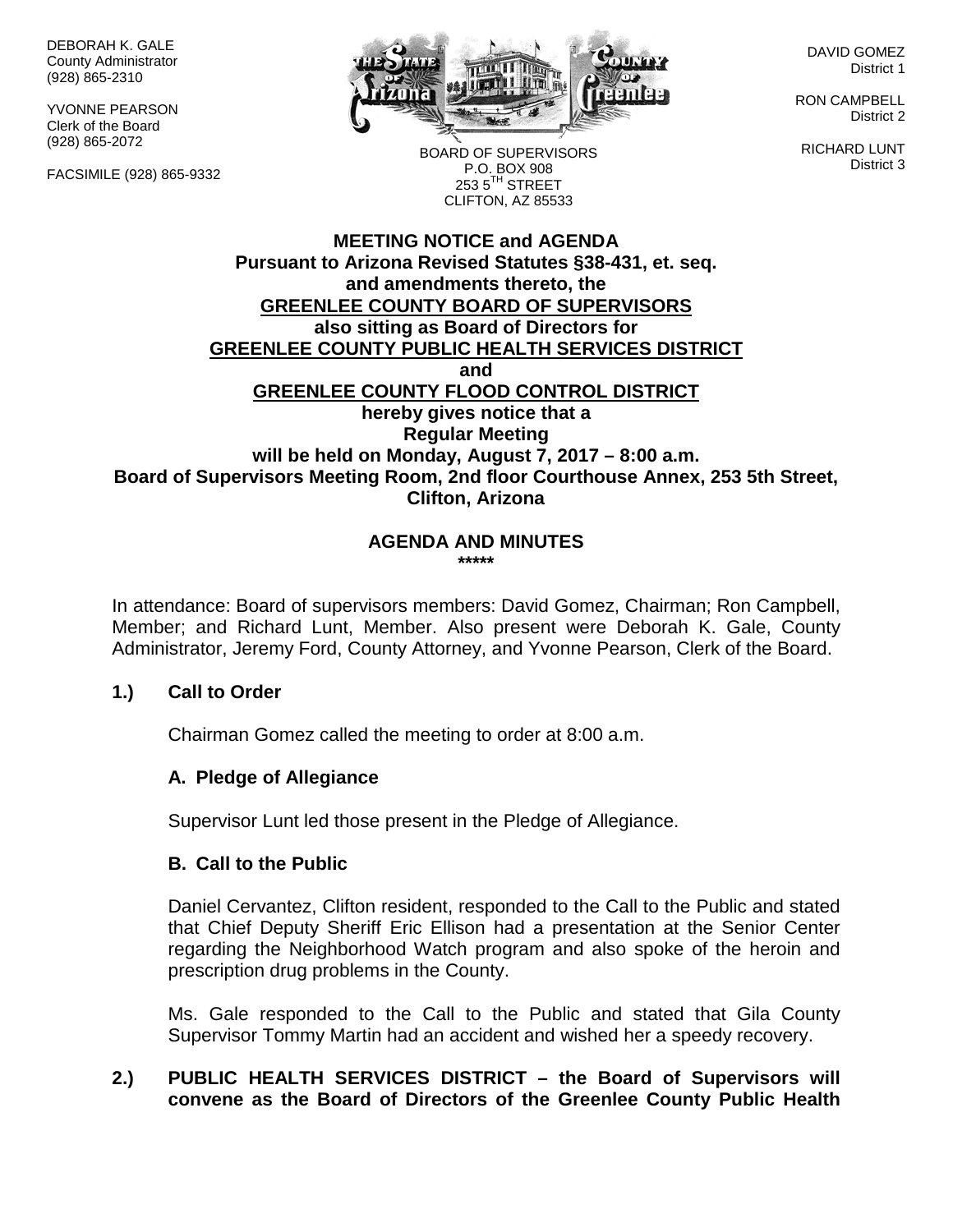**Services District and will reconvene as the Board of Supervisors following consideration of these items:**

#### **A. Consent Agenda**

- **1. Clerk of the Board: Consideration of approval of Public Health Services District expense warrants in excess of \$1,000.00**
- **2. Health & Community Services Director: Consideration of approval of Amendment #5 of the Intergovernmental Agreement with the Arizona Department of Health Services for WIC, BFPC and FMNP Services adjusting the price sheet for fiscal year 2017/18**

Upon motion by Supervisor Lunt, seconded by Supervisor Campbell, and carried unanimously, the Board approved the Public Health Services District Consent Agenda as presented.

## **3.) Presentation of the Fiscal Year 2017/2018 Final Budget**

Ms. Gale reviewed the 2017/2018 budget with the Board and stated that there were no changes to the Tentative Budget that was adopted on July  $6<sup>th</sup>$  and that the publication requirements were met. She reviewed taxes and presented a comparison of Greenlee County taxes to other counties in the state which showed Greenlee County to have the lowest combined tax rate in the state. She reviewed the Public Safety Personnel Retirement System Hall/Parker lawsuit and the responsibility of the County to reimburse elected and public safety personnel even though the problem was caused by the state legislature.

## **4.) Public Hearing pursuant to Arizona Revised Statutes §42-17104 – Fiscal Year 2017/2018 Budget**

Upon motion by Supervisor Lunt, seconded by Supervisor Campbell, and carried unanimously, the Board convened into Public Hearing regarding the Fiscal Year 2017/2018 Budget.

Daniel Cervantez, Clifton resident, stated that he was in favor of the budget and supports the Supervisors decision.

There were no other comments from the public for or against the budget.

The Board reconvened into regular session.

#### **5.) Adoption of fiscal year 2017/2018 Final Budget – pursuant to Arizona Revised Statutes §42-17105 the Board of Supervisors will convene into Special Meeting to determine and adopt the proposed budget**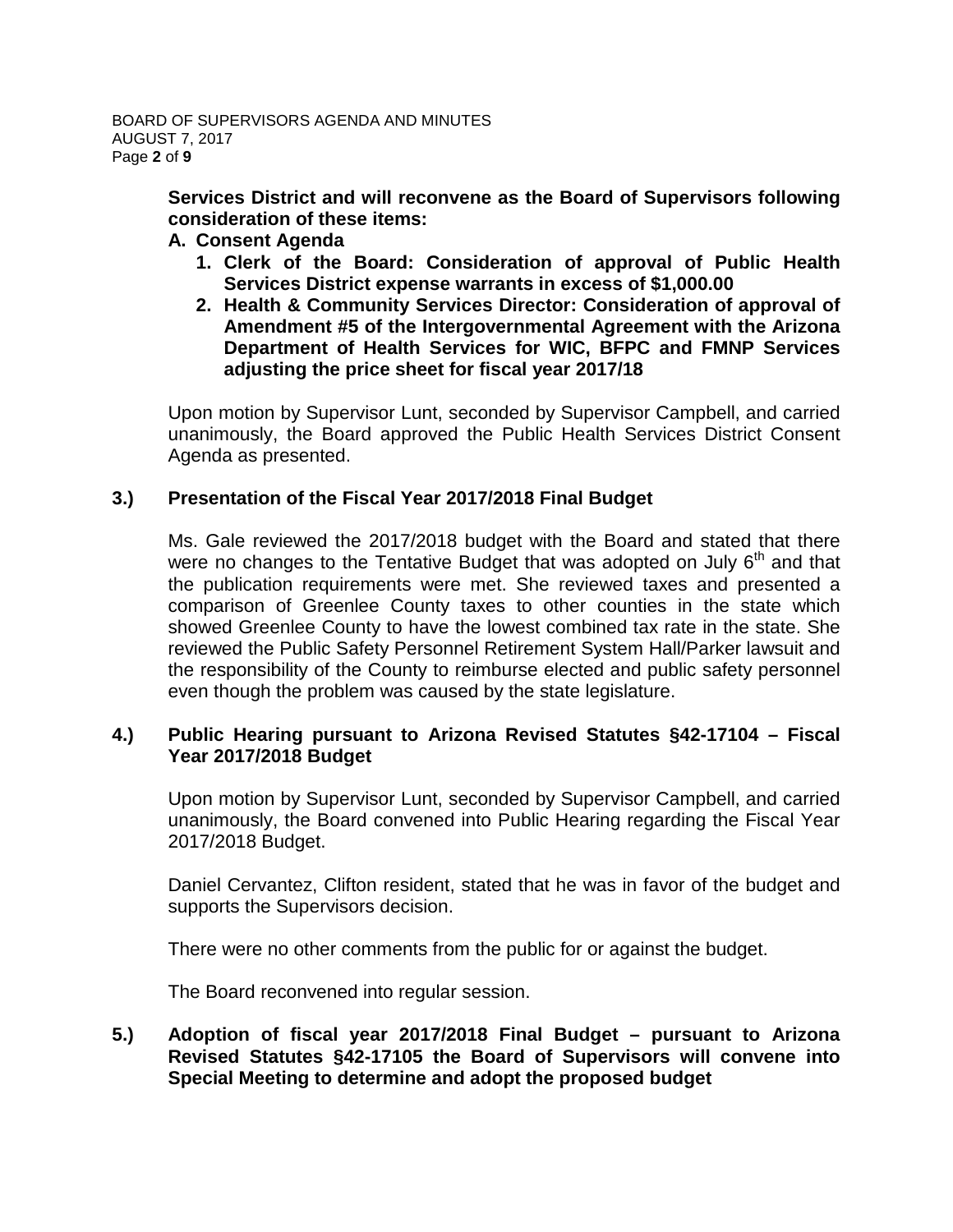Supervisor Lunt made a motion to adopt the FY 2017-2018 Greenlee County budget as follows: General Fund budget in the amount of \$12,860,629 and the Total Budget in the amount of \$25,455,960. This includes the Flood Control Budget in the amount of \$315,000 and the Public Health Services District Budget in the amount of \$2,221,139. This also includes the Resolution for the adoption of the Tentative Budget, Resolution 17-07-01 regarding the Public Health Services District Tax Levy and rate, the Flood Control District Certification of funds necessary for the district, adoption of the Capital Improvement Plan and the Fund Balance Policy.

## **RESOLUTION FOR THE ADOPTION OF THE FINAL BUDGET FISCAL YEAR 2017-2018**

WHEREAS, in accordance with the provisions of Title 42 Chapter 17, Articles 1-5, Arizona Revised Statutes (A.R.S.), the Board of Supervisors did on July 6, 2017, make an estimate of the different amounts required to meet the public expenditures for the ensuing year, also an estimate of revenues from sources other than direct taxation, and the amount to be raised by taxation upon real and personal property of Greenlee County, and

WHEREAS, in accordance with said chapter of said title, and following due public notice, the Board met on August 7, 2017, at which meeting any taxpayer was privileged to appear and be heard in favor of or against any of the proposed expenditures or tax levies, and

WHEREAS, it appears that publication has been duly made as required by law, of said estimates together with a notice that the Board would meet on August 21, 2017, at the Office of the Board for the purpose of hearing taxpayers and making tax levies as set forth in said estimates, and

WHEREAS, it appears that the sums to be raised by taxation, as specified therein, do not in the aggregate amount exceed that amount as computed in A.R.S. §42-17051(A);

NOW, THEREFORE, BE IT RESOLVED, that the said estimates of revenue and expenditures/expenses shown on the accompanying schedules as now increased, reduced or changed, are hereby adopted as the final budget of Greenlee County for the Fiscal Year 2017-2018.

PASSED AND ADOPTED BY THE GREENLEE COUNTY BOARD OF SUPERVISORS, THIS 7TH DAY OF AUGUST, 2017.

APPROVED: /s/ David Gomez, Chairman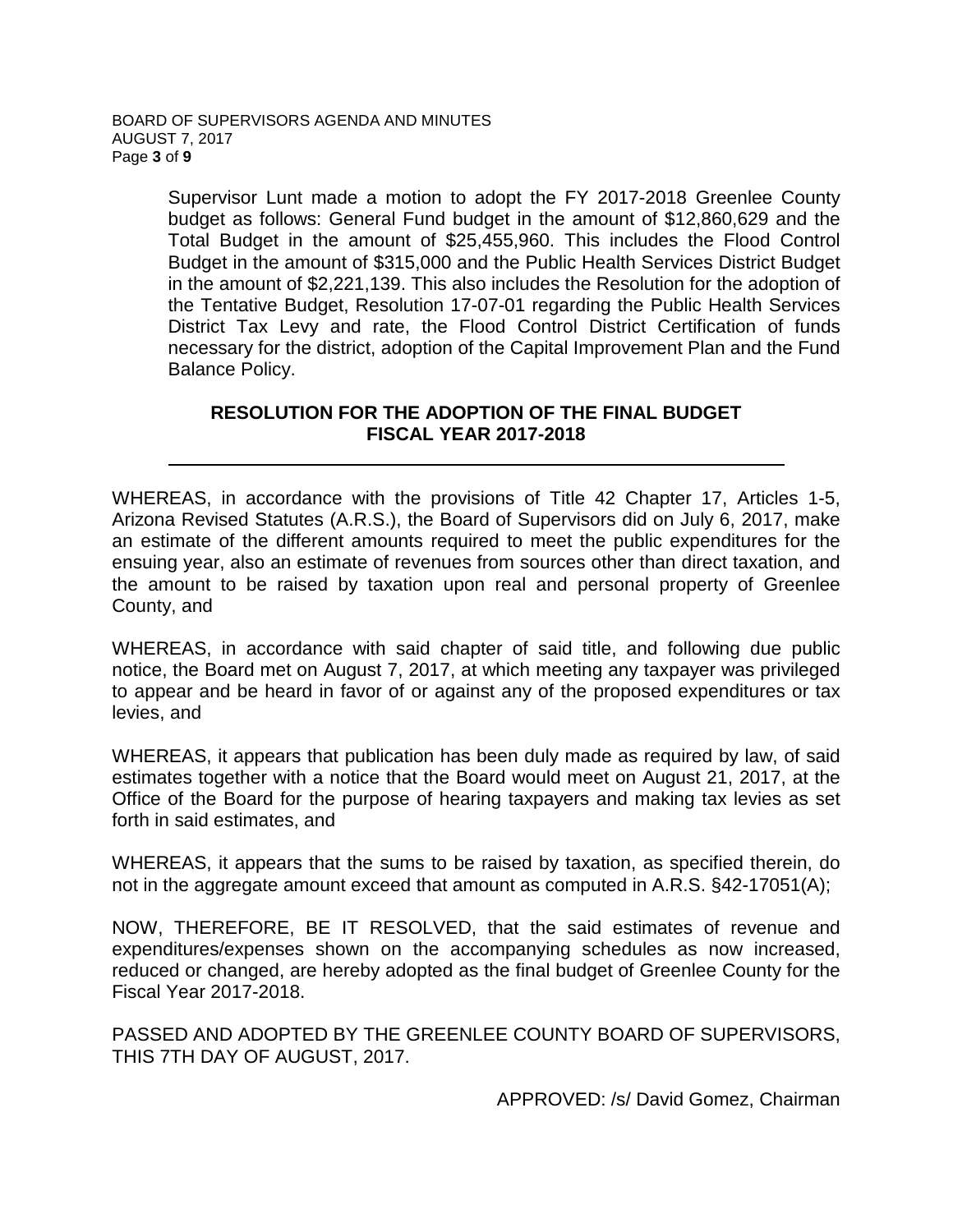BOARD OF SUPERVISORS AGENDA AND MINUTES AUGUST 7, 2017 Page **4** of **9**

ATTEST: /s/ Yvonne Pearson, Clerk of the Board

## **6.) Tony Hines, Public Works Manager – Facilities/Fleet A. Annual Report – Greenlee County Facilities/Fleet/Parks & Recreation**

Mr. Hines gave the Board an update on Facilities, Parks and Fleet which are under his management. He reviewed the several projects that were completed last fiscal year. He discussed issues with brown colored tap water at the Sheriff's Office and the Courthouse. The Board directed Mr. Hines to look into the cost and what it would take to get water filters.

**B. Consideration of approval to purchase one (1) Caterpillar 930M Loader in the amount of \$128,691.00 after \$69,450.00 trade-in and one (1) 140M3 Grader in the amount of \$193,202.00 after \$146,404.00 trade in for the Public Works – Roads Department both to be purchased under the City of Tucson RFP#161534 National IPA – Caterpillar Inc. Cooperative Purchasing Agreement**

Mr. Hines explained that the equipment is up for replacement per the County rotation schedule. Upon motion by Supervisor Campbell, seconded by Supervisor Lunt, and carried unanimously, the Board approved the request as presented.

## **7.) David Manuz, Public Works Manager – Roads A. Annual Report – Greenlee County Roads**

Mr. Manuz reviewed the various projects that were completed by the Road Department during last fiscal year including the airport drainage project. Supervisor Campbell commended Mr. Manuz and his crew for the good roads we have in the County.

## **8.) Steve Rutherford, Health & Community Services Director A. Annual Report – Greenlee County Health Department**

Mr. Rutherford reviewed the several programs offered to the community by the Health Department. Mr. Rutherford also oversees the Animal Control Department and spoke of a group from Tucson that comes and picks up animals at the shelter and takes them to Tucson to give them homes.

#### **9.) Ákos Kovach, Economic Development Coordinator A. Greenlee County Housing Forum update**

Mr. Kovach reported that 25 vendors have signed up for the Housing Forum representing a broad base support for anyone interested in building a home in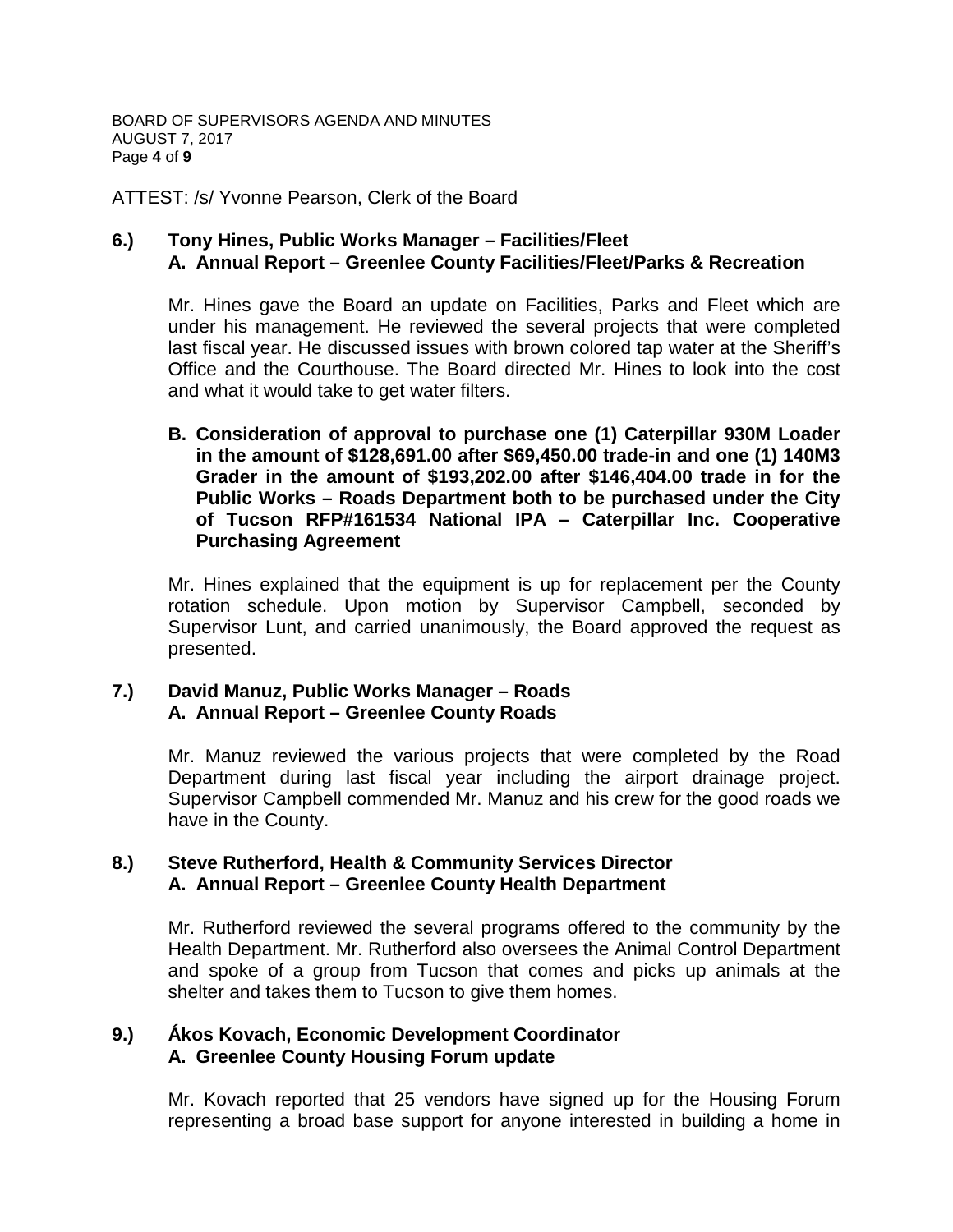Greenlee County. He stated that three lenders will be present to assist first time home buyers.

## **B. Greenlee County receipt of the National Association of Development Organizations (NADO) Award**

Mr. Kovach stated that an application has been submitted in recognition of the Health Department and their services. The submission is titled "Health, the highway to Greenlee County". This is important for outreach and to attract interest to move to Greenlee County.

## **C. Greenlee County participation in the 2017 National Association of Development Organizations (NADO) Photo Contest**

Mr. Kovach stated that he has entered photos of different areas in Greenlee County and encouraged those present to go online and vote for their favorites.

# **10.) Philip Ronnerud, County Engineer/Planner**

## **A. Consideration of approval of security hardware for the South Annex under Proposal Request #2 by Building Excellence in the amount of \$72,803.00 to be paid with budgeted capital improvement funds**

Mr. Ronnerud explained that this is due to a change with the contractor installing the hardware for security entry at the South Annex instead of having another contractor come do the install. It is a cost reduction for the County. Upon motion by Supervisor Lunt, seconded by Supervisor Campbell, and carried unanimously, the Board approved the request as presented.

## **11.) Consideration of Proclamation of August 2017 as Child Support Awareness Month**

Upon motion by Supervisor Campbell, seconded by Supervisor Lunt, and carried unanimously, the Board proclaimed August 2017 as Child Support Awareness Month.

#### **PROCLAMATION \*CHILD SUPPORT AWARENESS MONTH\***

**WHEREAS,** the state of Arizona joins the Nation in recognizing August as Child Support Awareness Month, and reaffirms its commitment to strengthening Arizona's families by providing child support services to improve the economic stability and well-being of children; and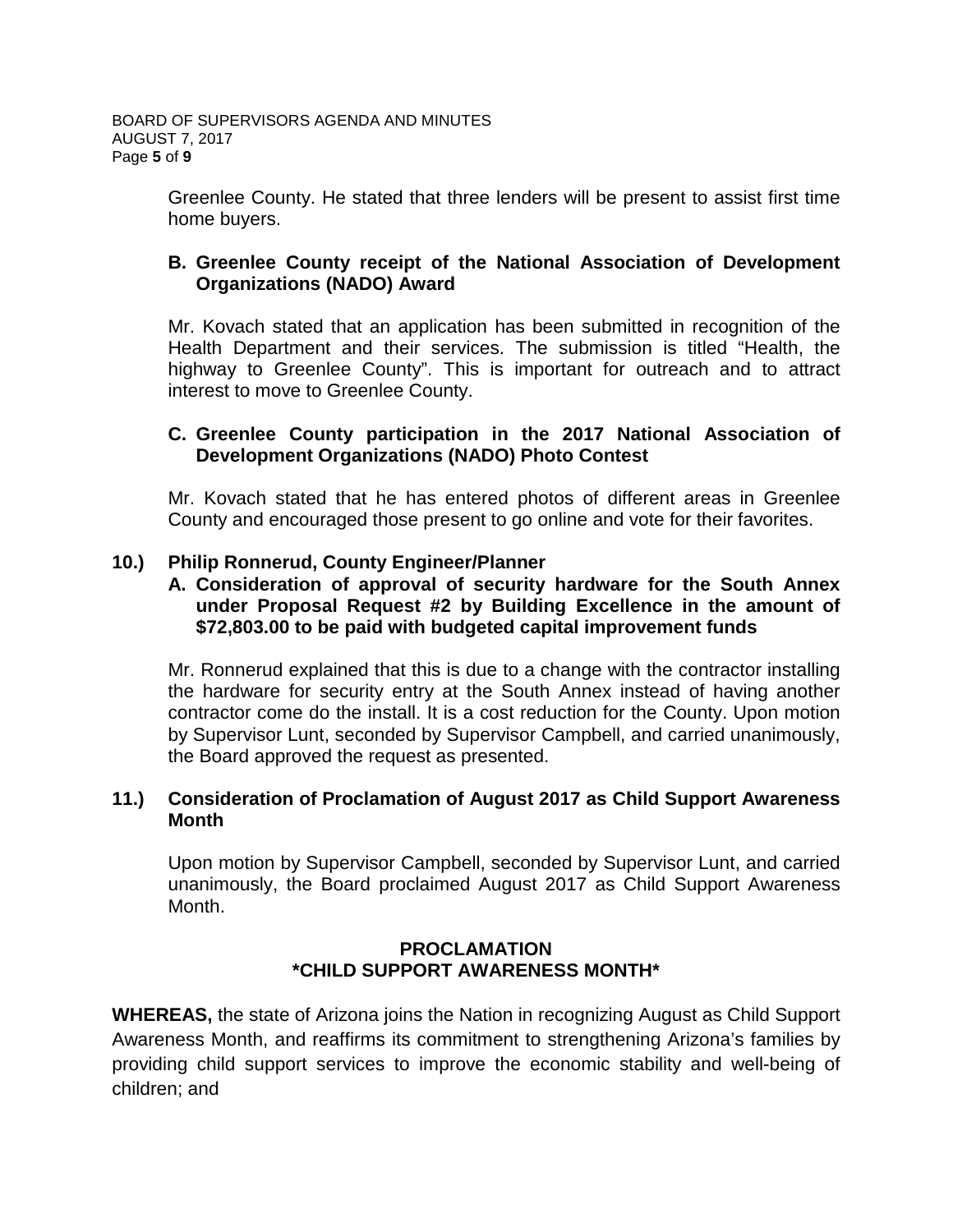BOARD OF SUPERVISORS AGENDA AND MINUTES AUGUST 7, 2017 Page **6** of **9**

**WHEREAS,** child support awareness month salutes the diligent working parents who spend time with their child and who make regular child support payments, to safeguard their children's future; and

**WHEREAS,** community partnerships serve children and families through a variety of programs and targeted resources, which helps support Arizonans by promoting awareness of needs, and assistance to meet those needs, while encouraging individual responsibility and working toward greater self-sufficiency; and

**WHEREAS,** a child who receives emotional and financial support is more likely to feel safe and secure and are better equipped with the courage to be their very best in life; and

**WHEREAS,** strengthening individuals and families with an emphasis on fiscal responsibility promotes the safety and well-being of children, provides stability, improves the lives of children, and provides opportunities for families to be able to enhance their children's future; and

**WHEREAS,** an informed parent can help make the child support system work, and with the state, local, and tribal child support programs, legislatures, and courts rallying to improve collaborative efforts for families; and

**WHEREAS,** the Department of Economic Security Division of Child Support Services, is robustly committed to putting Arizona's children first and to humbly serving Arizonans with excellence, respect, integrity and kindness, as well as being an overall champion for economic growth and opportunity.

**NOW THEREFORE,** the Greenlee County Board of Supervisors hereby proclaim the month of August 2017 as

## **CHILD SUPPORT AWARENESS MONTH**

**PASSED AND ADOPTED** this 7<sup>th</sup> day of August, 2017.

/s/ David Gomez, Chairman

ATTEST: /s/ Yvonne Pearson, Clerk of the Board

**12.) Consideration of approval of Greenlee County Personnel Policy #106 – Sick Leave and #118 – Termination to add a payout provision upon retirement of an employee**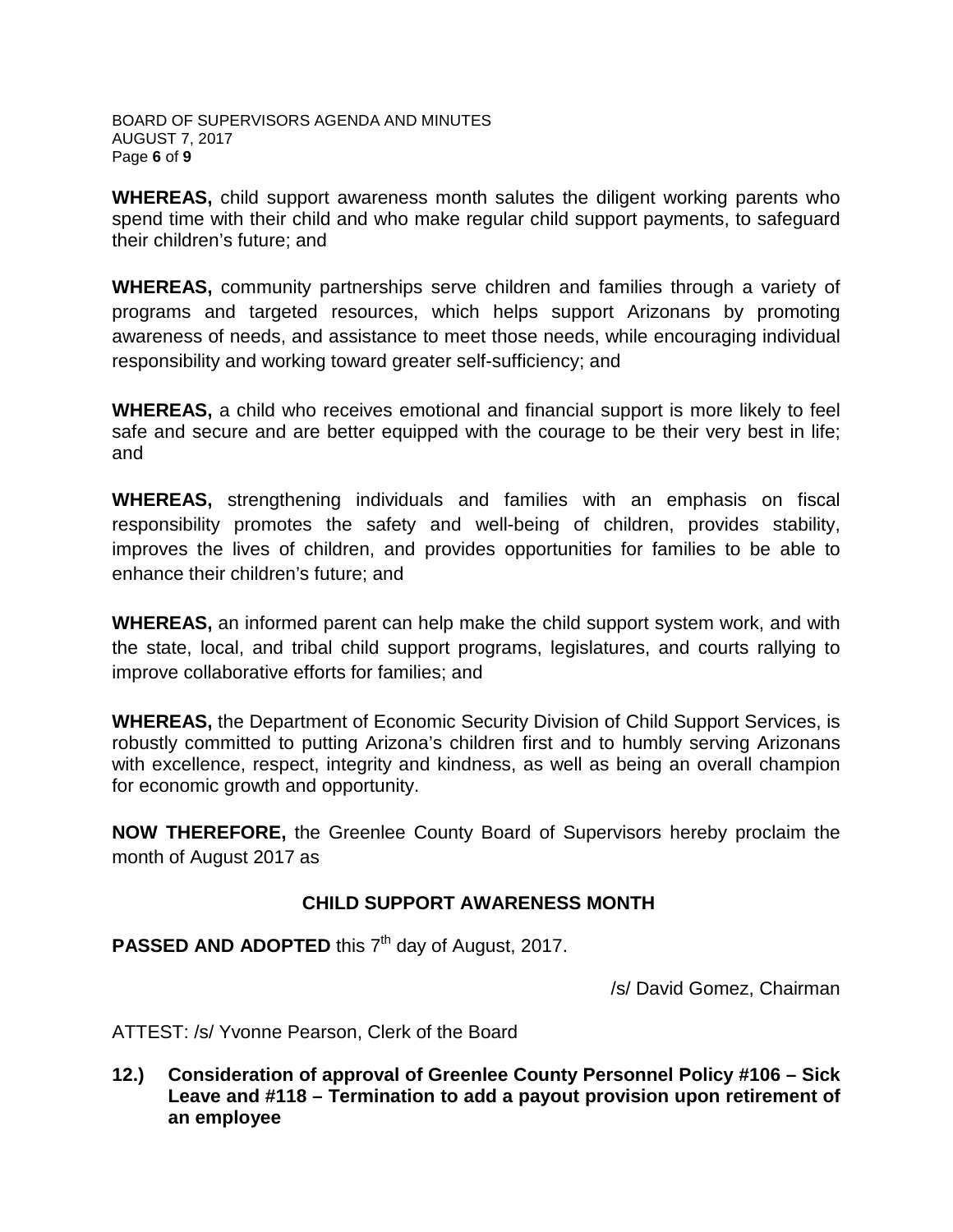Upon motion by Supervisor Campbell, seconded by Supervisor Lunt, and carried unanimously, the Board approved the Greenlee County Personnel Policy #106- Sick Leave and #118-Termination revisions as presented.

# **13.) Kay Gale, County Administrator A. County and State budget and legislative issues**

Ms. Gale reported that the County Supervisors Association Legislative Summit will be held in October with the deadline to submit legislative proposals coming up next week. Arizona Corporation Commissioner Andy Tobin will visit Greenlee County on September 11<sup>th</sup> and 12<sup>th</sup>.

## **B. Calendar of Events**

The Calendar of Events was reviewed.

# **14.) Consent Agenda**

- **A. Clerk of the Board: Consideration of approval of minutes to previous meetings – 05/22/17; 05/31/17; 07/06/17**
- **B. Clerk of the Board: Consideration of approval of expense warrants in excess of \$1,000.00 – Vouchers 1091; 1092; 1094; 1095; 1096; 1000; 1001; 1003; 1004; 1005; 1006; 1007; 1008**
- **C. Chief Finance Officer: Consideration of approval of general fund loans in the amount of \$8,916.16 to be reimbursed upon receipt of funds: Fund 118 - \$4,203.95; Fund 146 - \$522.41; Fund 167 - \$264.50; Fund 186 - \$3,471.87; Fund 257 - \$89.77; Fund 601 - \$363.66**
- **D. Events Coordinator: Consideration of approval of Employee Transaction Form: P. Penry, Temporary Part Time Clerk I**
- **E. IT/IS Manager: Consideration of approval of Employee Transaction Form: T. Deane, Network Systems Administrator**
- **F. Public Works Manager – Facilities: Consideration of approval of Employee Transaction Form: B. Galvin, Temporary Full Time Operations Tech I**
- **G. County Sheriff: Consideration of approval of Employee Transaction Form: D. Rooks, Deputy Cadet**
- **H. Elections Director: Consideration of appointment of Democratic Precinct Committeeman: Dennis O'Flattery, Precinct 7 – York/Sheldon**
- **I. County Librarian: Consideration of approval to apply for the 2017/2018 State Grants in Aid grant in the amount of \$23,000 requiring matching funds in the amount of \$23,000 to be paid with budgeted general funds**
- **J. Clerk of the Board: Consideration of approval of the Liquor License Application for Extension of Premises/Patio Permit by the the Copper**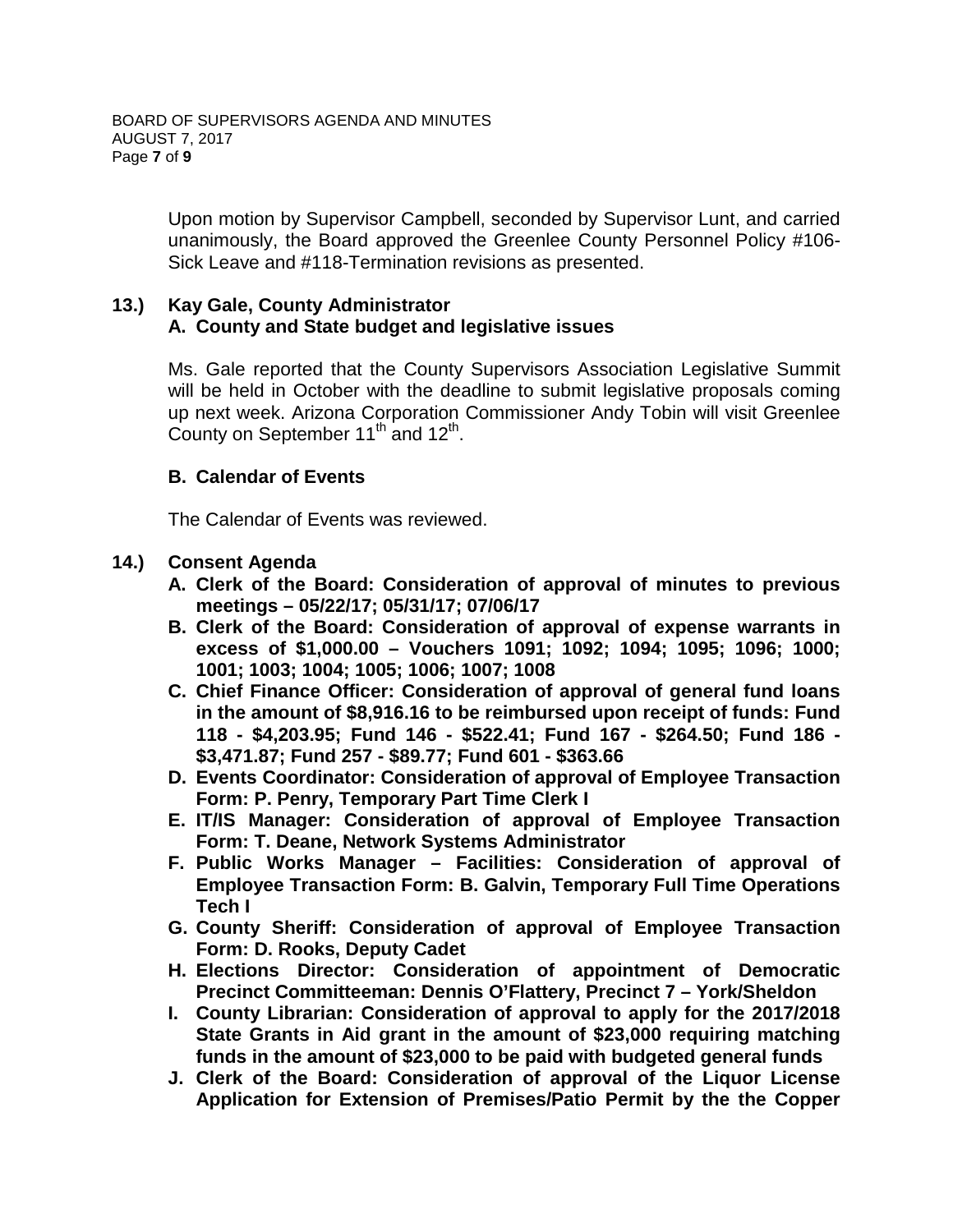**Room (Morenci Motel) for an Octoberfest Event to be held September 23, 2017**

- **K. Public Works Manger – Facilities: Consideration of approval of the MyDEQ Subscriber Agreement and authorization the Public Works Managers and County Engineer as designees of the Board for this contract**
- **L. IT/IS Manager: Consideration of approval of the purchase of VST Fuel Management System from Cochise Petroleum to replace the current County fueling system which has reached end of life in the amount of \$23,192.77 to be purchased with HEMP grant funds**
- **M. Events Coordinator: Consideration of approval of the Grand Canyon Pro Rodeo Association Sanction Agreement in the amount of \$3,850.00 to be paid with budgeted fair funds**

Upon motion by Supervisor Campbell, seconded by Supervisor Lunt, and carried unanimously, the Board approved the Consent Agenda as presented.

# **15.) Supervisor Reports**

# **Supervisor Richard Lunt A. National Association of Counties Conference (NACO)**

Supervisor Lunt attended the NACO Public Lands Steering Committee where many related items were discussed including a resolution that was passed regarding Payment in Lieu of Taxes payments. He attended many of the educational breakout sessions of the conference. He had an opportunity to meet with the CEO of Wendy's who is interested in investigating the possibility of a fast food franchise in Greenlee County. He stated that the conference was a great opportunity to connect with other supervisors from across the nation and that the educational breakout sessions were excellent.

# **B. Gila Watershed Partnership meeting**

Supervisor Lunt attended the Gila Watershed Partnership meeting and stated that he looks forward to working with the new director on upcoming projects.

# **C. Eastern Counties Organization (ECO) meeting**

Supervisor Lunt attended the ECO meeting where the Annual Legislative Field Trip was planned. He explained that each year legislators are invited to a different part of the state to view results of ECO projects. He stated that discussions regarding the Four Forest Restoration Initiative (4FRI) and the Mexican Wolf impacts also took place.